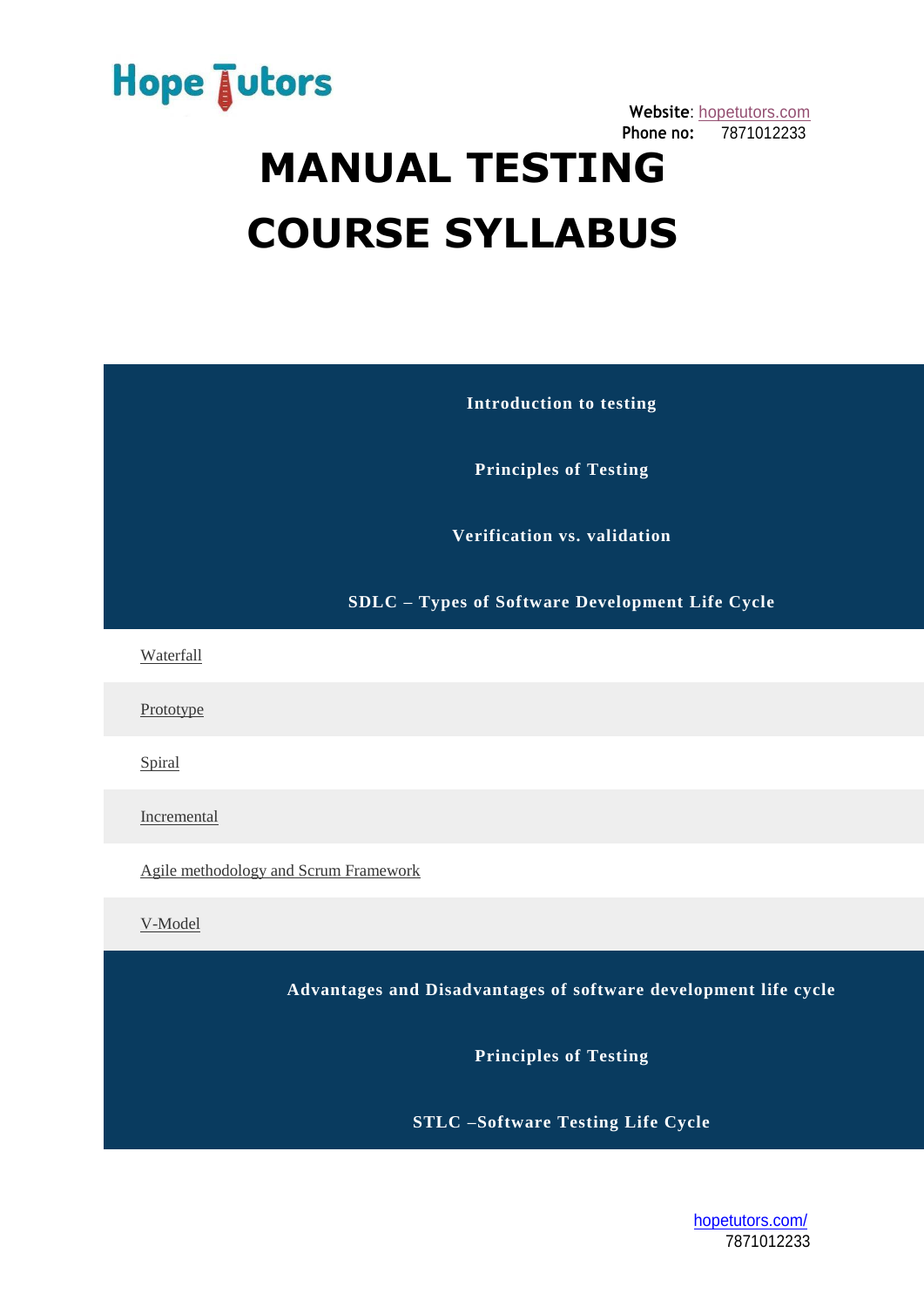## Hope Jutors

**Website**: [hopetutors.com](https://www.hopetutors.com/) **Phone no:** 7871012233

**Test case, Use case and Test Scenario's. How to prepare test plan and strategy How to Prepare test case template? Difference between Error, bug, defect and fail Bug Life cycle How to Prepare Bug template? Bug Tracking tool TESTING LEVELS** [Functional Testing](javascript:;) [Unit Testing](javascript:;) [Integration Testing](javascript:;)

[System Testing](javascript:;)

**Types of Testing**

[Acceptance Testing](javascript:;)

[Ad hoc Testing](javascript:;)

[Alpha Testing](javascript:;)

[Automated Testing](javascript:;)

[hopetutors.com/](https://www.hopetutors.com/) 7871012233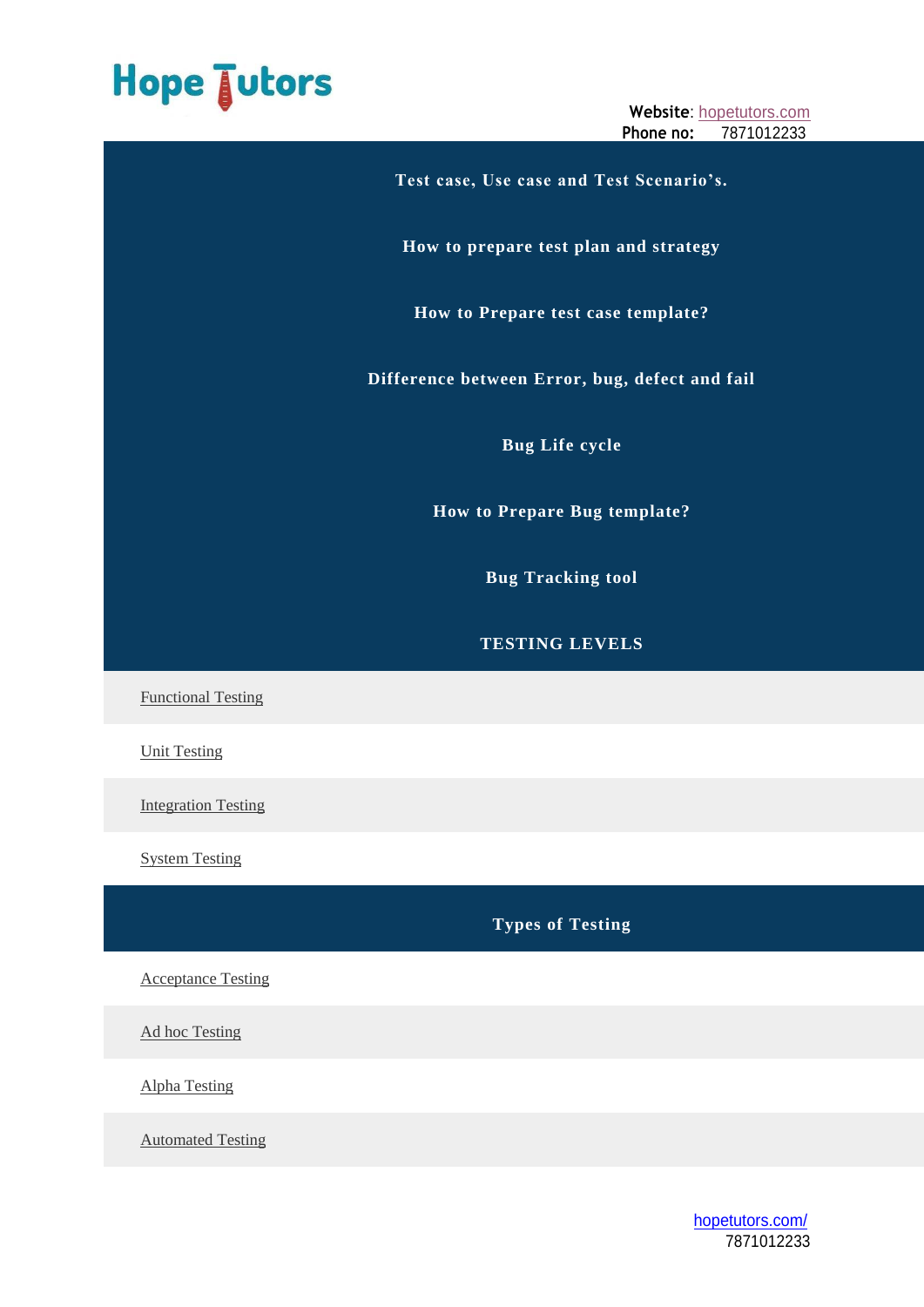

Website: [hopetutors.com](https://www.hopetutors.com/)<br>**Phone no:** 7871012233 **Phone no:** 7871012233

[Beta Testing](javascript:;)

**[Black Box Testing](javascript:;)** 

[Compatibility Testing](javascript:;)

[End-to-End Testing](javascript:;)

[Fault-Injection Testing](javascript:;)

[Functional Testing](javascript:;)

[Fuzz Testing](javascript:;)

[Gray Box Testing](javascript:;)

[Install & Configuration Testing](javascript:;)

[Load Testing](javascript:;)

[Performance Testing](javascript:;)

[Regression Testing](javascript:;)

[Sanity Testing](javascript:;)

[Scalability Testing](javascript:;)

**[Security Testing](javascript:;)** 

[Smoke Testing](javascript:;)

[Stress Testing](javascript:;)

**Black box testing and its testing techniques**

**White box testing and its types**